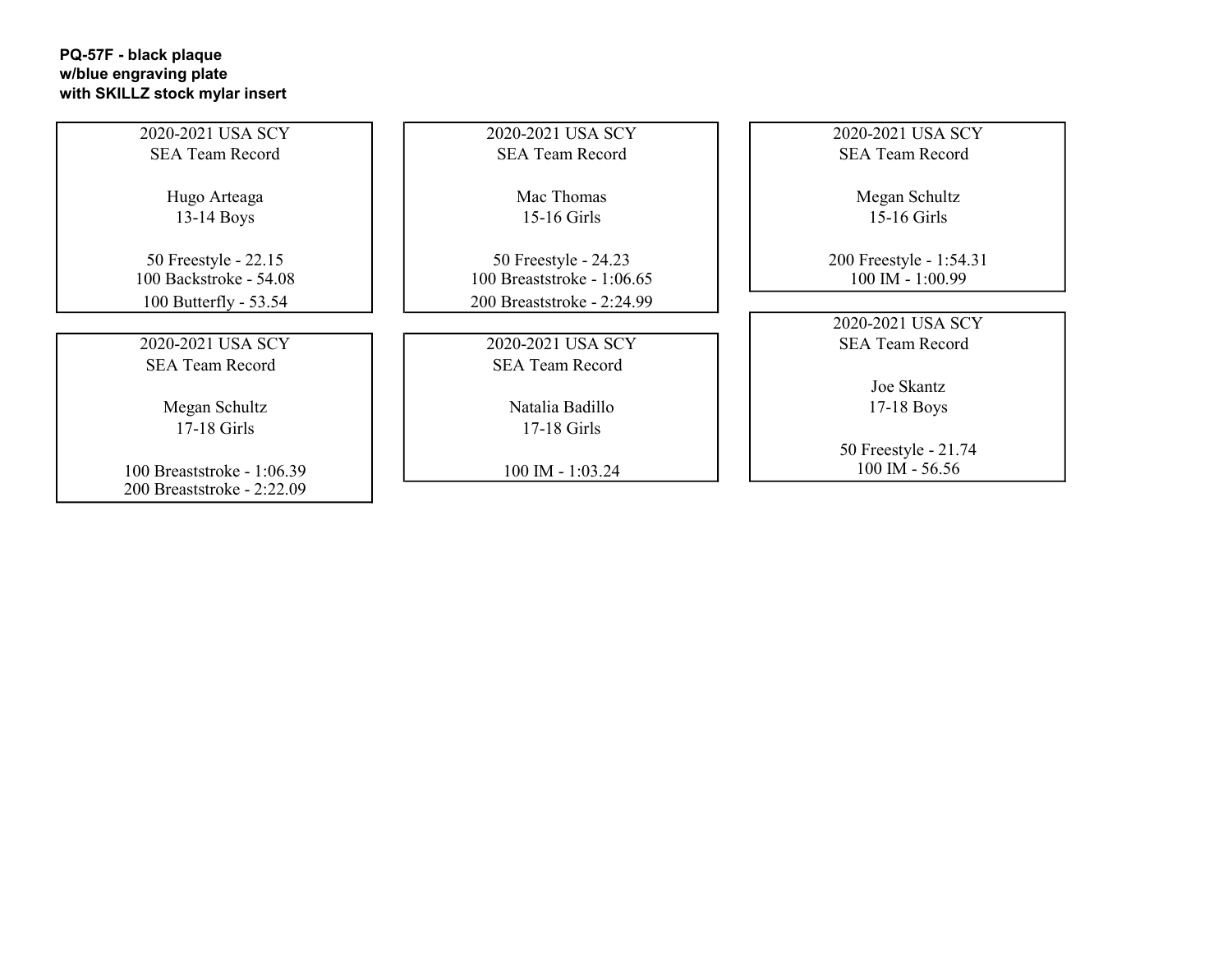## PQ-57F - black plaque w/blue engraving plate with SKILLZ stock mylar insert

2020-2021 YMCA SCY 2020-2021 YMCA SCY 2020-2021 YMCA SCY SEA Team Record SEA Team Record SEA Team Record

100 Backstroke - 59.24 100 Freestyle - 47.09 200 Breaststroke - 2:30.30 200 Freestyle - 1:46.86 2020-2021 YMCA SCY

SEA Team Record Megan Schultz

100 Breaststroke - 1:05.36 200 Breaststroke - 2:22.57  $\vert$  | 50 Freetyle - 21.48

13-14 Girls 13-14 Boys 15-16 Girls 15-16 Girls

50 Freestyle - 24.09 50 Freestyle - 21.74 50 Freestyle - 23.73 100 Backstroke - 54.37 SEA Team Record 2020-2021 YMCA SCY 100 Butterfly - 50.96

2020-2021 YMCA SCY 17-18 Girls Megan Schultz **SEA Team Record** 

Mac Thomas  $\left| \begin{array}{ccc} \end{array} \right|$  Hugo Arteaga  $\left| \begin{array}{ccc} \end{array} \right|$  Mac Thomas

15-16 Girls 100 Freestyle - 52.79 Joe Skantz 100 Breaststroke - 1:03.98 100 Freestyle - 53.14 17-18 Boys 200 Breaststroke - 2:20.34